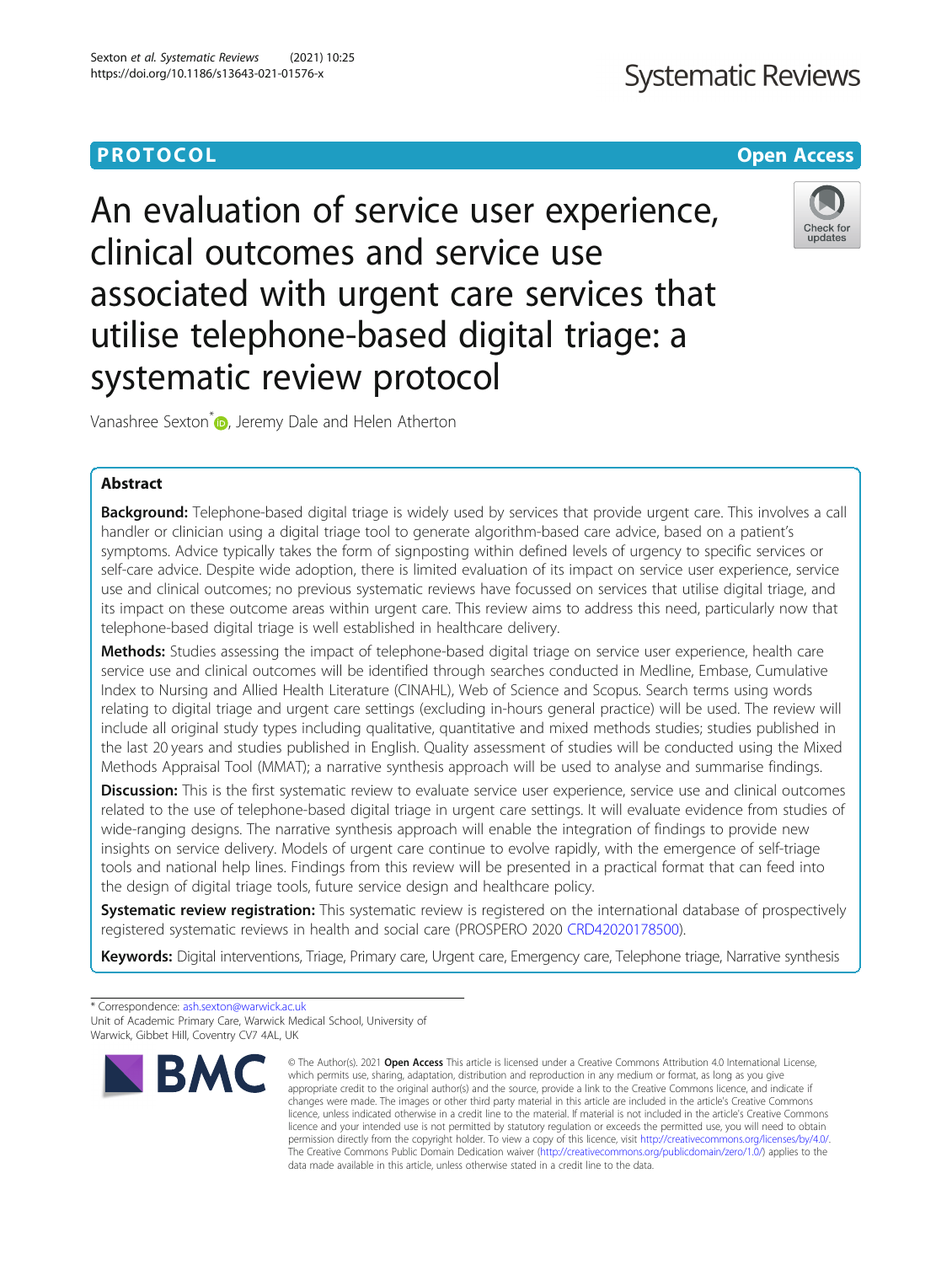#### Background

Telephone-based digital triage has been widely used by services that provide urgent care over the last several decades [\[1](#page-6-0), [2](#page-6-0)]. Urgent care is the 'the range of responses that health and care services provide to people who require – or who perceive the need for – urgent advice, treatment or diagnosis' [[3\]](#page-6-0). Within urgent care, different types of services utilise telephone-based digital triage, including national or regional help-lines, out-of-hours centres and emergency care providers. Examples of telephone-based services include England's National Health Service (NHS) 111 service, Scotland's NHS 24 service, Denmark's medical help line (MH1813), Australia's HealthDirect and the MayoClinic telephone service based in the USA [\[4](#page-6-0)–[9](#page-6-0)].

Digital triage within these services involves a care service staff member using a digital triage tool to generate algorithm-based care advice, based on a patient's symptoms. Advice typically takes the form of signposting within defined levels of urgency to specific services, such as an emergency department (ED), out-of-hours centre, general practice (GP) appointment or self-care advice.

In part, these services have been implemented in response to increasing demand on primary care and hospital-based EDs over the last several decades [\[10](#page-6-0)]. They offer the potential to manage demand and improve consistency of care by providing a clear entry point or 'front door' to patients seeking care [\[11\]](#page-6-0), which may simplify the patients decision on which service to access [[12\]](#page-6-0), and by providing appropriate advice based on the patient's symptom assessment [\[13\]](#page-6-0). There is a need for an up-to-date evaluation of the impact of these services on user experience, service use and clinical outcomes following triage, in order to evaluate success of these services and identify areas for improvement or further research.

Systematic reviews in this research area were conducted several years ago (between 2005 and 2012) [\[1](#page-6-0), [10](#page-6-0), [14](#page-6-0)–[16](#page-6-0)]. Whilst their findings are useful in guiding research, in many cases, they have limited relevance as a result of the reorganisation of services in recent years [\[2](#page-6-0)]; an example of reorganisation is England's introduction of NHS 111 in 2011 [\[17](#page-6-0)], involving a workforce shift [[18](#page-6-0)] away from the previous nurse led model to a non-clinician-led service [[11](#page-6-0)]; this demonstrates the need to review more recent studies conducted within these services.

Despite wide adoption of digital triage within urgent care, previous reviews have not focussed on the digital triage element of services. In older literature, digital triage is often referred to as the use of computerised 'clinical decision support systems' (CDSS) in the context of telephone triage or consultation, as they were previously known [[15](#page-6-0)]. Instead of focussing on digital triage, previous systematic reviews addressed broader review questions to evaluate telephone triage, including services that use digital triage and those that are not digitally supported  $[1, 10, 14]$  $[1, 10, 14]$  $[1, 10, 14]$  $[1, 10, 14]$  $[1, 10, 14]$  $[1, 10, 14]$  $[1, 10, 14]$  or evaluate the use of CDSS on patient outcomes in wider healthcare functions, ranging from digital triage within primary care to treatment management in intensive care units [[15](#page-6-0)].

These previous reviews show mixed results in terms of service user experience, clinical and service use outcomes, which likely result from varying contextual factors, including whether services use digital triage, the type of service, care setting, levels of clinical supervision, types of staff conducting triage and level of staff training. Compared to previous reviews, this review addresses a more narrow review question, which is focussed on services that utilise digital triage in the provision of out-of-hours urgent care. We are excluding 'in hours' care as to date digital triage has not been widely adopted in these settings during usual business opening hours.

This review additionally addresses the need to evaluate more recent studies that have analysed large routine triage and patient outcomes datasets that have become more readily available in recent years [\[11](#page-6-0)]. Previous reviews included studies with quantitative designs only [\[10,](#page-6-0) [14](#page-6-0), [15](#page-6-0)]; this review will additionally include studies exploring patient outcomes through qualitative or mixed methods approaches [\[17](#page-6-0)] and will therefore facilitate the integration of findings from studies with mixed designs. Integration will allow for better understanding of the impact of digital triage on service user and patient outcomes, which may provide insights for the future development of digital triage and policy related to such service developments. Findings could also feed into the design of the newly emerging patient self-triage approaches that are being adopted by care services [\[19](#page-6-0), [20](#page-6-0)], for example the NHS 111Online, which allows patients to self-triage and receive care advice online [[21](#page-6-0)].

#### Review question

How does telephone-based digital triage affect service user experience, clinical outcomes and health care service use in patients using out-of-hours urgent care services?

#### **Objectives**

This review will explore the objectives below in out-ofhours urgent care services that utilise telephone-based digital triage:

- 1. To describe characteristics of patients accessing these services and the triage advice they receive
- 2. To explore service user (patient or carer) experience of triage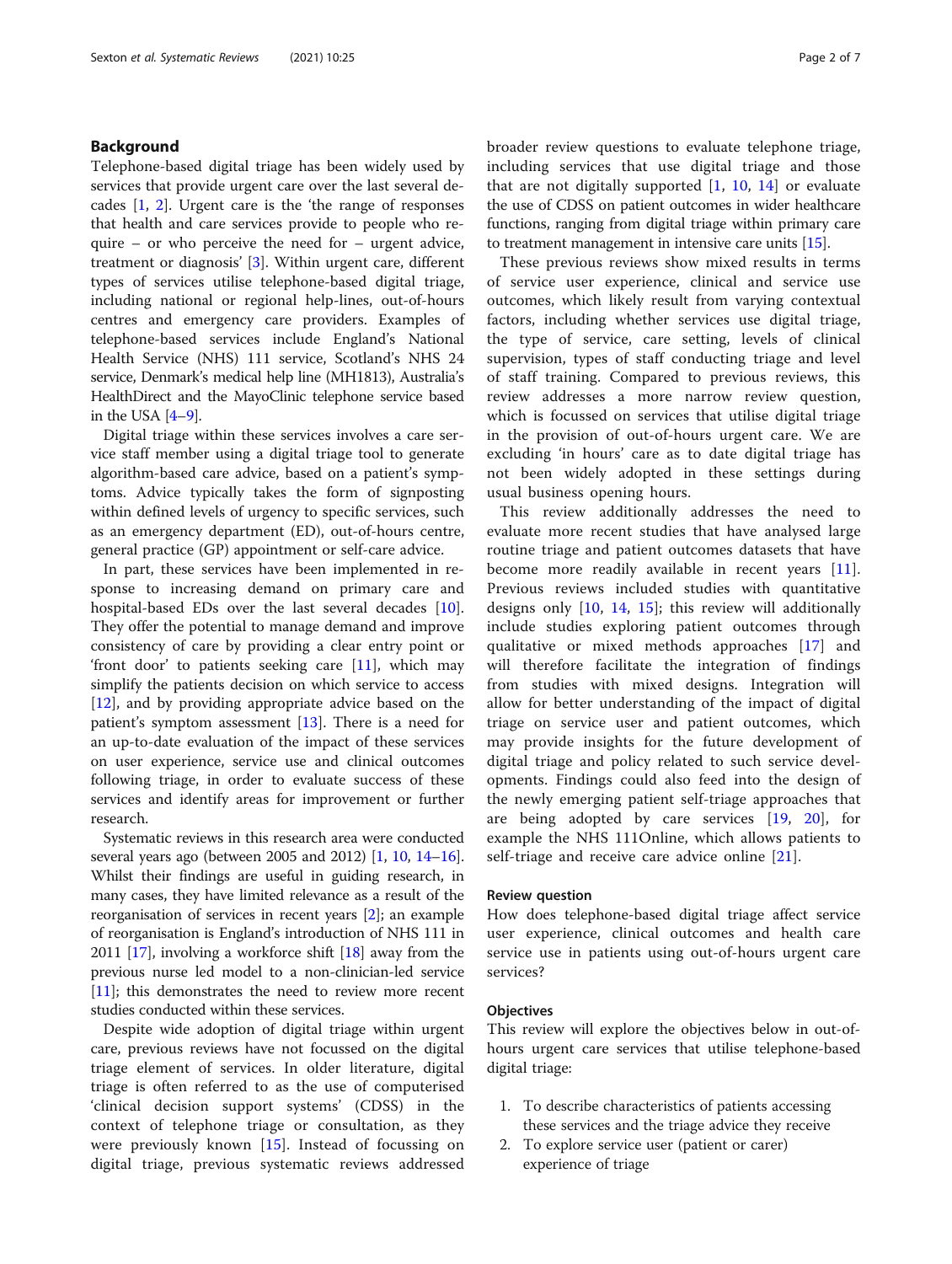- 3. To evaluate patient health care service use following triage, including hospital admissions, ED attendance and GP attendance.
- 4. To evaluate patient clinical outcomes, including hospitalisations and mortality

#### Methods

A completed Preferred Reporting Items for Systematic Review and Meta-Analysis Protocols (PRISMA-P) checklist [\[22\]](#page-6-0) showing the recommended items to include in a systematic review is included in Additional file [1.](#page-5-0)

#### Eligibility criteria

Eligibility criteria have been developed using the population, interventions, comparators, outcomes and study designs (PICOS) principle [\[23](#page-6-0)] and will be applied to studies that are included in the review.

#### Population

The review will include studies that evaluate the use of triage in the general population or within particular subgroups of the general population (for example children or older people).

#### Interventions

The following eligibility criteria relating to the digital triage intervention will be applied to include:

- 1. Studies that assess the use of telephone-based digital triage in out-of-hours services that provide urgent care; these may include national or regional call centre-based urgent care telephone services, out-of-hours and urgent care centres and ambulance services. Services that only operate during 'in-hours' (for example, the use of digital triage for same day GP appointments) will not be included
- 2. Studies assessing the use of digital triage by the general population for any symptoms (not condition specific)
- 3. Studies assessing the use of digital triage that results in signposting (advising the patient to attend a local care service, such as an ED, an out-of-hours centre or advising the patient to book a GP appointment) and/or providing selfcare advice

#### **Outcomes**

Studies that assess outcomes relating to at least one of the following outcomes will be included:

- 1. Characteristics of patients and triage advice
- 2. Service user (patient or carer) experiences
- 3. Health care service use following triage: including hospital admissions, ED attendance and GP attendance
- 4. Patient clinical outcomes, including hospitalisations (number of hospitalisations, duration of hospitalisation, type of hospitalisation) and mortality

#### Study designs

All study types will be included: qualitative (interviews, focus groups, ethnography), quantitative (cohort studies, cross-sectional studies, randomised controlled trials) and mixed methods studies.

Additionally, only studies published in the English Language in the last 20 years will be included (studies conducted from 2000 to 2020): this time period has been chosen to identify changes in outcomes over time in relation to changing models of service delivery, for example changes in workforce mix [[2,](#page-6-0) [18](#page-6-0)]. Full inclusion and exclusion criteria can be found in [Appendix 1](#page-4-0).

#### Search strategy

Research databases will be searched using a search strategy and key words that have been developed with input from a librarian.

Search terms will include variations of terms relating to 'urgent care', 'triage' and 'digital'. Full search terms can be found in [Appendix 2](#page-4-0). A search will be conducted using the key words and Boolean strategies of 'AND' and 'OR'. The search terms will be modified as necessary according to the database being searched. The following databases will be searched: Medline (Ovid SP), Embase (Ovid SP), CINAHL, Web of Science and Scopus.

The search will be restricted to include studies published between the years 2000 and 2020, studies published in English, and studies electronically published (Epub) ahead of print.

#### Data management and screening

References identified in the searches will be managed in Covidence systematic review management software; identified references will be imported into Covidence and de-duplicated.

In the first screening stage, titles and abstracts will be screened against the inclusion and exclusion criteria by two reviewers independently. References that meet the inclusion criteria will be screened again for inclusion at full-text level, by two reviewers independently. For any full-text articles that are excluded, exclusion reasons will be documented using Covidence.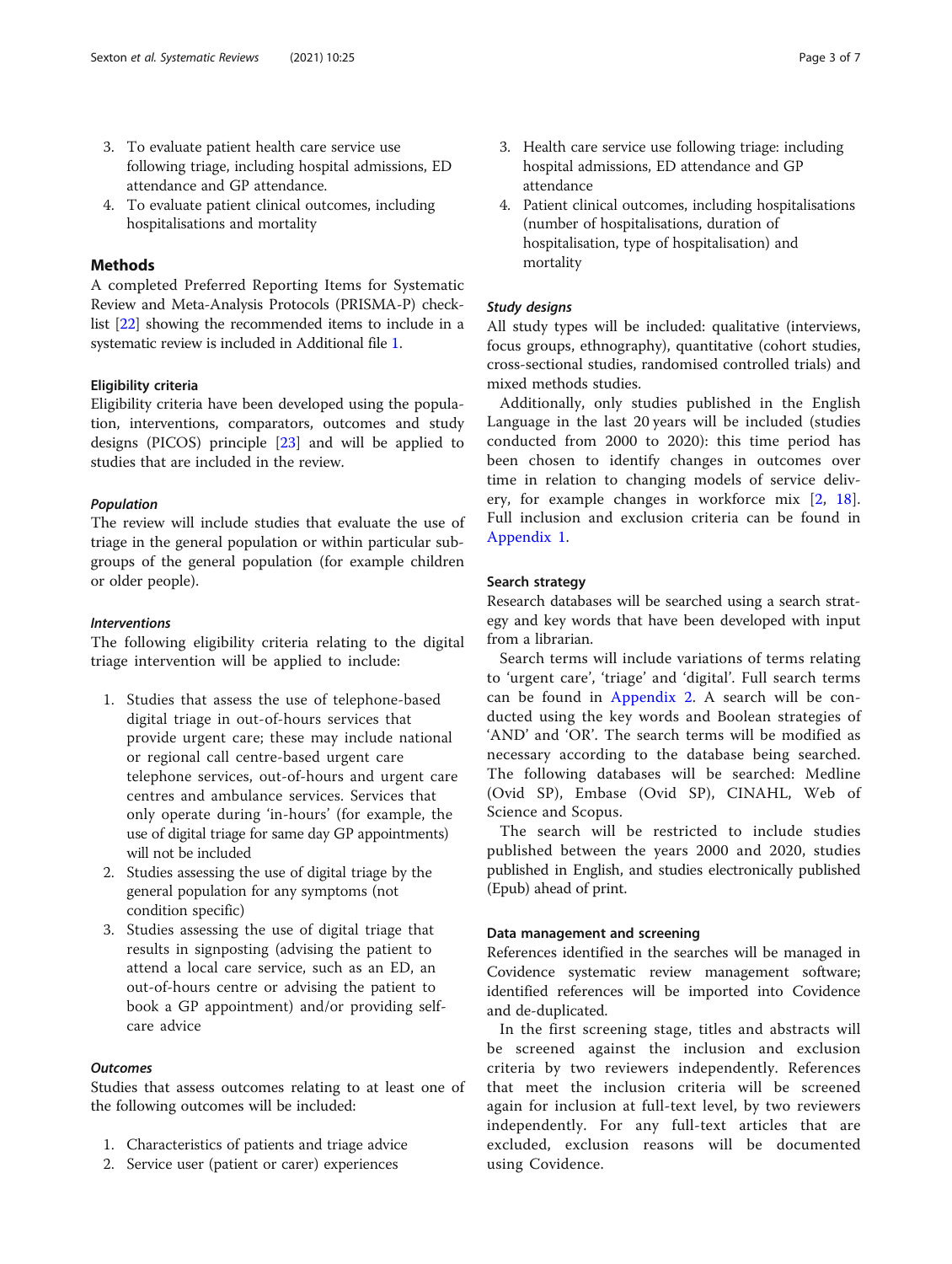Any discrepancies on studies to be included at both screening stages will be resolved through discussion between the two reviewers. If a consensus is not reached, a third reviewer will be consulted. At the end of the two screening stages, a final set of studies to be included will be identified. The study selection process will be described through a Preferred Reporting Items for Systematic Reviews and Meta-Analyses (PRISMA) flow chart [[24\]](#page-6-0).

Reviewers will independently extract relevant data from the included studies which will be recorded on a custom pre-defined data extraction form. The following information will be extracted and entered into the data extraction form: author, publication year, country, study design, care setting, participants, intervention details, type of care service staff conducting triage (doctor/nurse/paramedic/non-clinician), comparator, outcomes, effect of intervention and contextual factors (for example: staff experience and training, time that the service has been in place, level of support available to call takers). Data extraction discrepancies will be resolved through discussion between the reviewers, and a third reviewer will be consulted if necessary. Study authors may be contacted during the screening or data extraction where eligibility is unclear.

References of included studies will be screened by hand to identify any other eligible studies. Different reports that relate to the same study will be identified and labelled to indicate that they refer to the same study.

#### Risk of bias and quality assessment

Quality assessment will be conducted for all full-text peer-reviewed publications that fit the inclusion criteria, using the Mixed Methods Appraisal Tool version 2018 (MMAT) [\[25](#page-6-0)], which is designed to enable the assessment of mixed studies.

If the reviewers disagree in their assessment of bias in a study, this will be resolved though discussion. Quality assessment will not be used to exclude studies from the review but will be taken into account in the synthesised findings.

Different types of biases which may be present in each study will be considered and presented in a risk of bias table. If missing data or selective reporting of outcomes is apparent in a study, the study author will be contacted to obtain information on the reasons behind the missing data and to assess the risk of any systematic differences in missing data. Studies of equal quality as determined through assessment with the MMAT and risk of bias assessment will be considered to have similar weighting, and this will feed into the data synthesis to ensure trustworthiness of synthesis, serving to minimise bias.

Additionally, for quantitative studies, the occurrence of reporting (non-publication) bias will be evaluated by conducting checks of study registers (for example: ClinicalTrials.gov) to identify the completeness of the published literature included in the review; these findings will feed into the overall evaluation of the available evidence.

#### Strategy for data synthesis

A narrative synthesis approach will be used, which is a 'synthesis of findings from multiple studies that relies primarily on the use of words and text to summarise and explain the findings'  $[26]$ . This strategy has been chosen as the included studies are likely to be diverse in design and outcomes.

Narrative synthesis will be conducted to analyse, integrate and summarise the evidence identified through data extraction and the findings from quality assessment. An iterative approach will be followed, based on four main elements: (1) theory development, (2) preliminary synthesis, (3) exploring relationships between evidence from studies and (4) assessing robustness of the synthesis conducted  $[26]$  $[26]$ . Key sub-groups and subsets of data will be identified through narrative synthesis, based on the findings of the included studies.

#### **Discussion**

This review seeks to evaluate the impact of telephonebased digital triage by urgent care services on service user experience, and patients' clinical and service use outcomes. This is the first systematic review to evaluate these outcomes in relation to digital triage in the urgent care setting. In addition, this review includes mixed studies, enabling the integration of evidence from studies of wide-ranging design. It will be possible to investigate how findings have changed over time, by comparing results of studies carried out early in the implementation of these services as well more recent studies conducted in well-established services, and how other contextual factors influence findings. Urgent care delivery continues to develop rapidly; findings from this review will have potential to inform policy and practice related to the design and delivery of urgent care service delivery and should also highlight gaps in the evidence that require further investigation.

#### Registration of review

This review is registered on the international database of prospectively registered systematic reviews in health and social care (PROSPERO 2020 CRD42020178500). Amendments to the protocol will be amended on the registration.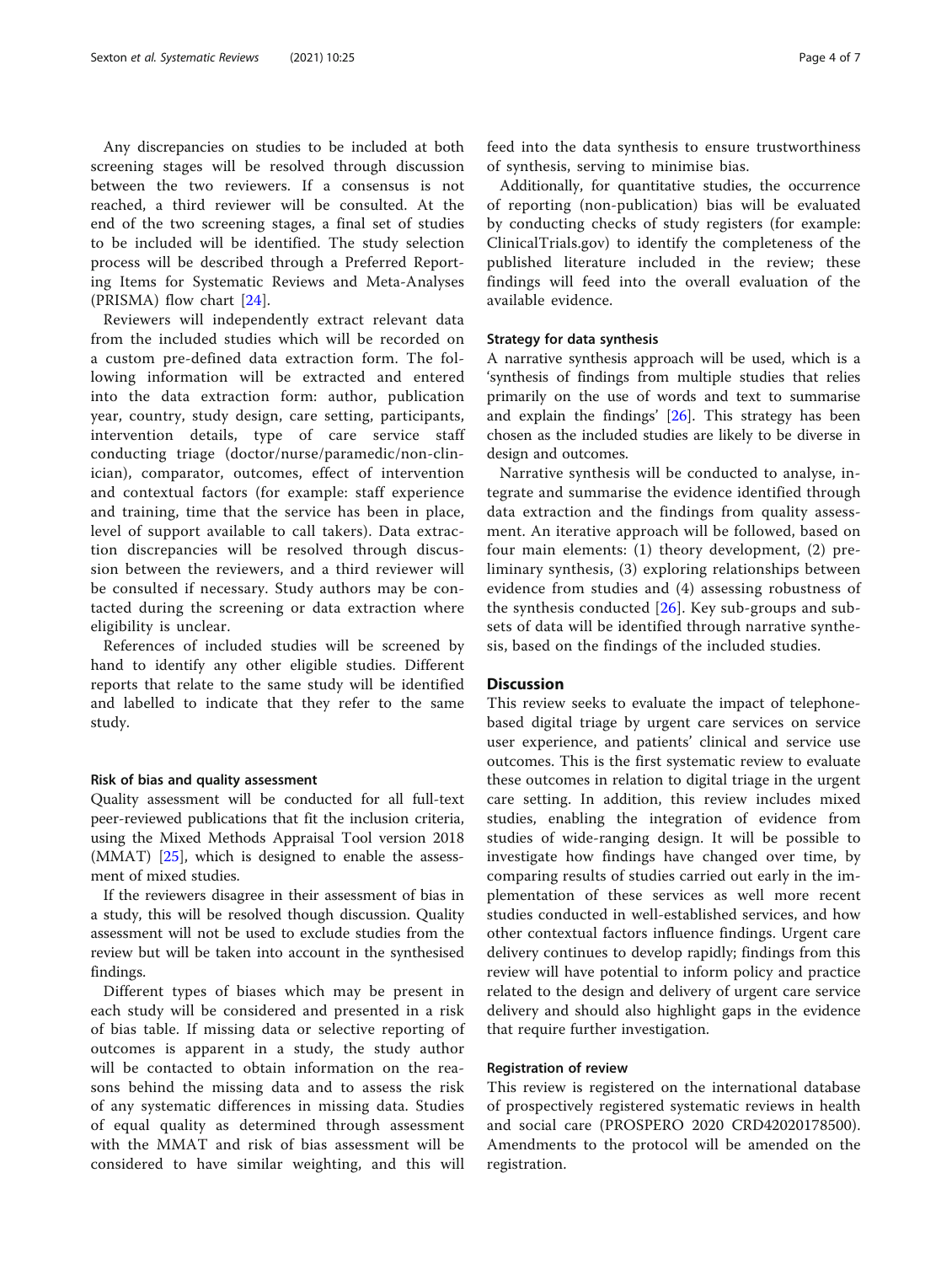#### <span id="page-4-0"></span>Appendix 1

| <b>Table 1</b> Inclusion and Exclusion criteria                                                                                                                                                                                                                   |                                                                                                                                                                                                             |  |
|-------------------------------------------------------------------------------------------------------------------------------------------------------------------------------------------------------------------------------------------------------------------|-------------------------------------------------------------------------------------------------------------------------------------------------------------------------------------------------------------|--|
| Inclusion                                                                                                                                                                                                                                                         | <b>Exclusion</b>                                                                                                                                                                                            |  |
| Studies assessing telephone-based digital triage                                                                                                                                                                                                                  | Studies assessing telephone triage that is not digitally supported<br>(e.g. triage conducted through paper protocols)<br>Studies assessing digital triage that is not telephone based<br>(face to face)     |  |
| Studies investigating telephone-based digital that is used<br>for any/broad ranging symptoms (not condition specific)                                                                                                                                             | Studies assessing the use of digital triage for specific conditions<br>(for example, digital tools that provide patient condition<br>self-management or Cognitive Behavioural Therapy would be<br>excluded) |  |
| Studies investigating telephone-based digital triage that<br>conducted by a member of health care service staff<br>(clinician or non-clinician)                                                                                                                   | Studies investigating digital triage that used by a patient directly<br>for self-triage (e.g. 111online)                                                                                                    |  |
| Studies that examine the use of digital triage tools<br>resulting in signposting and/or self-care advice for the<br>patient:<br>Examples of signposting include advice to the patient to<br>book a GP appointment, attend ED, ambulance dispatch<br>and self-care | Studies that examine the use of digital triage tools resulting in<br>other types of advice (e.g. condition specific advice only)                                                                            |  |
| Telephone-based digital triage in services that provide<br>urgent care, predominantly out of hours, including:<br>Call centre-based urgent care telephone services<br>(examples: NHSDirect, NHS111), which may provide care                                       | Studies in routine care settings.<br>Exclude triage services that only provide in-hours digital triage<br>(for example, those used within usual general practice opening<br>hours only).                    |  |

and the 'Manchester Triage System'

(examples: NHSDirect, NHS111), which may provide care 24/7 Out-of-hours and urgent care centres Out-of-hours services run by general practices Ambulance services (include only secondary triage of non-emergency calls, following initial assessment)

Studies assessing outcomes relating to:

- 1. Patterns of telephone triage service use by patients
- 2. Service user (patient or carer) experience

- 3. Service use following triage, including: ED
- attendance, GP attendance and hospitalisations)
- 4. Health outcomes following triage, including mortality and hospitalisations

Studies of any design will be included Examples: qualitative (interviews, focus groups, ethnography), quantitative (cohort studies, cross-sectional studies or RCTs) or mixed methods studies.

Studies that only explore outcomes that are not in the included list: e.g.

Exclude triage that is utilised by hospital-based emergency departments, for example: the 'Canadian Triage and Acuity Scale'

Studies that only explore experience of the staff member who uses the digital triage tool (e.g. non-clinician call handler for NHS 111, or nurse call taker for NHS Direct)

Accuracy outcomes: relating to comparison of triage outcomes between types of professionals

Reviews, discussion articles, conference abstracts, case reports

Studies published in English Studies published in other languages Studies published in the last 20 years Studies published prior to 20 years ago

## Appendix 2

Search terms

| Table 2 Medline search terms |
|------------------------------|
|------------------------------|

| Concept      | Search terms                                                                                                                                                                                                                                                                                |
|--------------|---------------------------------------------------------------------------------------------------------------------------------------------------------------------------------------------------------------------------------------------------------------------------------------------|
| Care setting | Primary care.mp OR Primary Health Care/ OR After-Hours Care/ OR Out-of-hours.mp OR Emergency<br>care.mp OR Emergency Medical Services/ OR Urgent care.mp OR Ambulatory Care/ or ambulatory<br>care.mp<br><b>AND</b>                                                                         |
| Triage       | Triage.mp OR Triage/ OR Telephone consultation.mp<br><b>AND</b>                                                                                                                                                                                                                             |
| Digital      | Digital.mp OR Computer.mp OR Software/ or Software.mp OR Online.mp or Online Systems/ OR<br>Internet.mp or Internet/ OR Web.mp or Web Browser/ OR Computerised.mp OR Computerized.mp<br>OR electronic.mp OR ECDS.mp OR CCDS* OR Decision Support Systems, Clinical/ OR Decision<br>support* |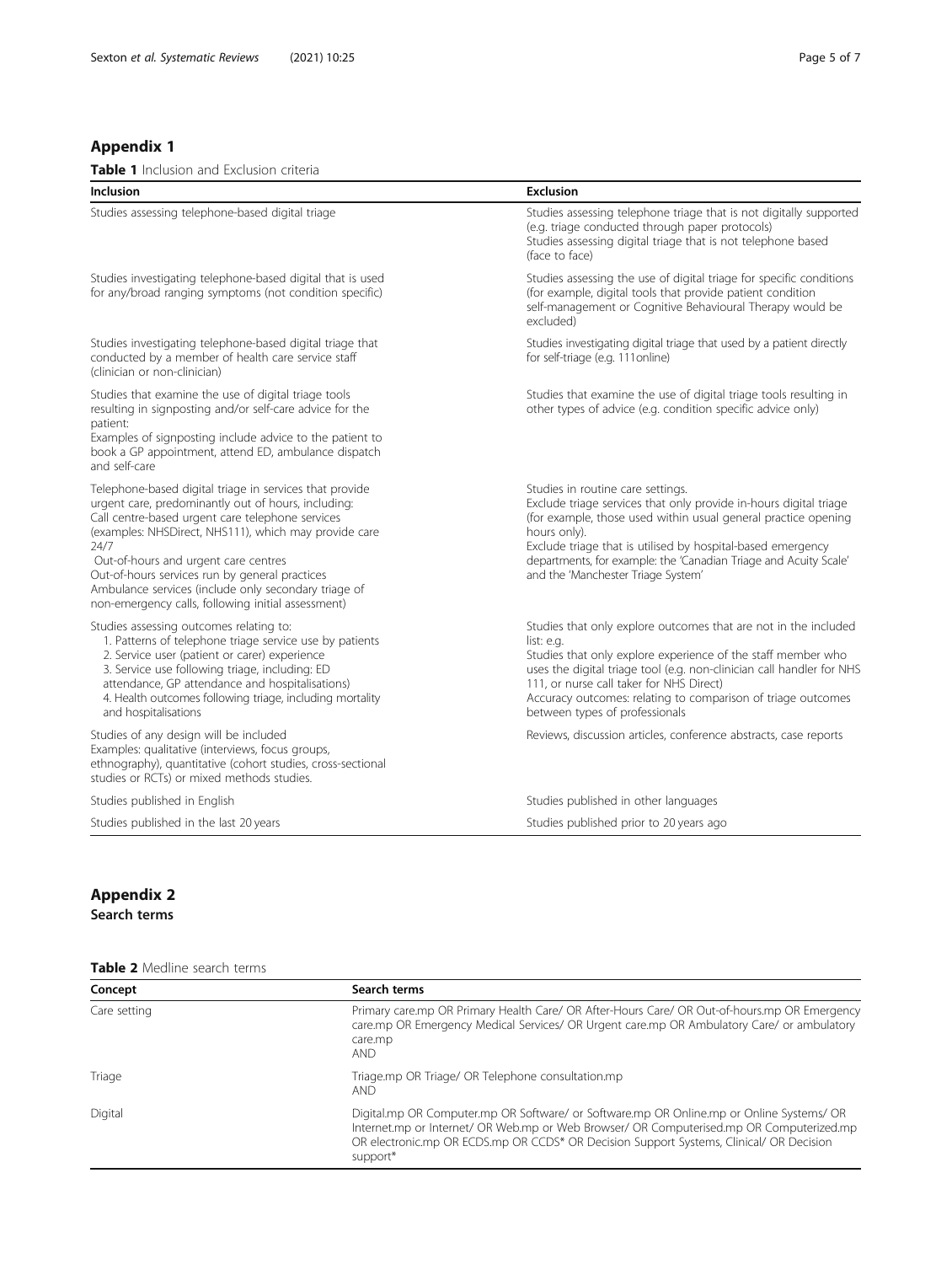#### <span id="page-5-0"></span>Table 3 EMBASE search terms

| Concept      | Search terms                                                                                                                                                                                                                                                                                 |
|--------------|----------------------------------------------------------------------------------------------------------------------------------------------------------------------------------------------------------------------------------------------------------------------------------------------|
| Care setting | Primary care.mp OR Primary Medical Care/ OR After<br>hours Care/ OR Out-of-hours.mp OR out-of-hours<br>care/ OR Emergency care.mp OR Emergency Health<br>service/ OR emergency care/ OR Urgent care.mp OR<br>Ambulatory Care/ OR ambulatory care.mp<br>AND                                   |
| Triage       | Triage.mp OR Telephone consultation.mp OR<br>teleconsultation/<br><b>AND</b>                                                                                                                                                                                                                 |
| Digital      | Digital.mp OR Computer.mp OR Software/ or<br>Software.mp OR Online.mp or Online System/ OR<br>Internet.mp or Internet/ OR Web.mp or Web<br>Browser/ OR Computerised.mp OR<br>Computerized.mp OR<br>electronic.mp OR ECDS.mp OR CCDS* OR Decision<br>Support Systems / OR Decision support.mp |

### Table 6 Scopus search terms

| Concept      | Search terms                                                                                                                                                                                           |
|--------------|--------------------------------------------------------------------------------------------------------------------------------------------------------------------------------------------------------|
| Care setting | 'Primary care' OR 'Primary Health Care' OR<br>'After-Hours Care' OR 'Out-of-hours' OR<br>'Emergency care' OR 'Emergency Medical<br>Services' OR 'Urgent care' OR 'Ambulatory<br>$C$ are'<br><b>AND</b> |
| Triage       | Triage OR Telephone consultation'<br><b>AND</b>                                                                                                                                                        |
| Digital      | Digital OR Computer OR Software OR<br>Online or 'Online Systems' OR Internet OR<br>Web OR Web Browser OR Computerised<br>OR Computerized OR electronic OR ECDS<br>OR CCDS OR 'Decision support system' |

#### Supplementary Information

The online version contains supplementary material available at [https://doi.](https://doi.org/10.1186/s13643-021-01576-x) [org/10.1186/s13643-021-01576-x](https://doi.org/10.1186/s13643-021-01576-x).

Additional file 1. PRISMA-P checklist.

#### Table 4 CINAHL search terms

| Concept      | Search terms                                                                                                                                                                                                                                                                |
|--------------|-----------------------------------------------------------------------------------------------------------------------------------------------------------------------------------------------------------------------------------------------------------------------------|
| Care setting | 'Primary care' OR (MH 'Primary Health Care') OR<br>'Out-of-hours' OR 'After-hours care' OR<br>(MH 'Emergency Care') OR 'Emergency care' OR<br>(MH 'Emergency Service') OR 'Urgent care' OR<br>(MH 'Ambulatory Care') OR 'Ambulatory care'<br><b>AND</b>                     |
| Triage       | (MH Triage') OR 'triage' OR Telephone<br>consultation'<br>AND                                                                                                                                                                                                               |
| Digital      | 'digital' OR 'Computer' OR (MH 'Software') OR<br>'software' OR 'Online' OR (MH 'Online Systems')<br>OR (MH 'Internet') OR 'Internet' OR 'web' OR<br>(MH 'Web Browsers') OR 'Computerised' OR<br>'computerized' OR 'electronic' OR 'ECDS' OR<br>'CCDS' OR 'Decision support' |

#### Table 5 Web of Science search terms

| Concept      | Search terms                                                                                                                                                                                      |
|--------------|---------------------------------------------------------------------------------------------------------------------------------------------------------------------------------------------------|
| Care setting | 'Primary care' OR 'Primary Health Care' OR<br>'After-Hours Care' OR Out-of-hours<br>OR 'Emergency care' OR 'Emergency<br>Medical Services' OR 'Urgent care' OR<br>'Ambulatory Care'<br><b>AND</b> |
| Triage       | Triage OR Telephone consultation'<br><b>AND</b>                                                                                                                                                   |
| Digital      | Digital OR Computer OR Software OR<br>Online OR Internet OR Web OR<br>Computerised OR Computerized OR<br>electronic OR ECDSOR CCDS* OR 'Decision<br>support system'                               |

#### Abbreviations

CINAHL: Cumulative Index to Nursing and Allied Health Literature; PRIS MA: Preferred Reporting Items for Systematic Reviews and Meta-Analyses; PRISMA-P: Preferred Reporting Items for Systematic Reviews and Meta-Analyses Protocols; GP: General Practice; NHS: National Health Service; CDSS: Clinical decision support system; ED: Emergency department; MMAT: Mixed Methods Appraisal Tool

#### Acknowledgements

The authors would like to thank Samantha Johnson (Academic Support Librarian, University of Warwick) for the support with developing the search strategy.

#### Amendments

This version 4 protocol was updated on 16 December 2020 to clarify the inhours care setting.

#### Authors' contributions

VS developed the first draft of the protocol, with the support of HA and JD. HA and JD reviewed and revised the draft protocol. VS is the guarantor for the review. The author(s) read and approved the final manuscript.

#### Funding

This systematic review is part of a PhD that is funded through University of Warwick in collaboration with an industrial partner: Advanced [\(https://www.](https://www.oneadvanced.com/) [oneadvanced.com/\)](https://www.oneadvanced.com/).

#### Availability of data and materials

Not applicable.

Ethics approval and consent to participate Not applicable.

#### Consent for publication

Not applicable.

#### Competing interests

The authors declare that they have no competing interests.